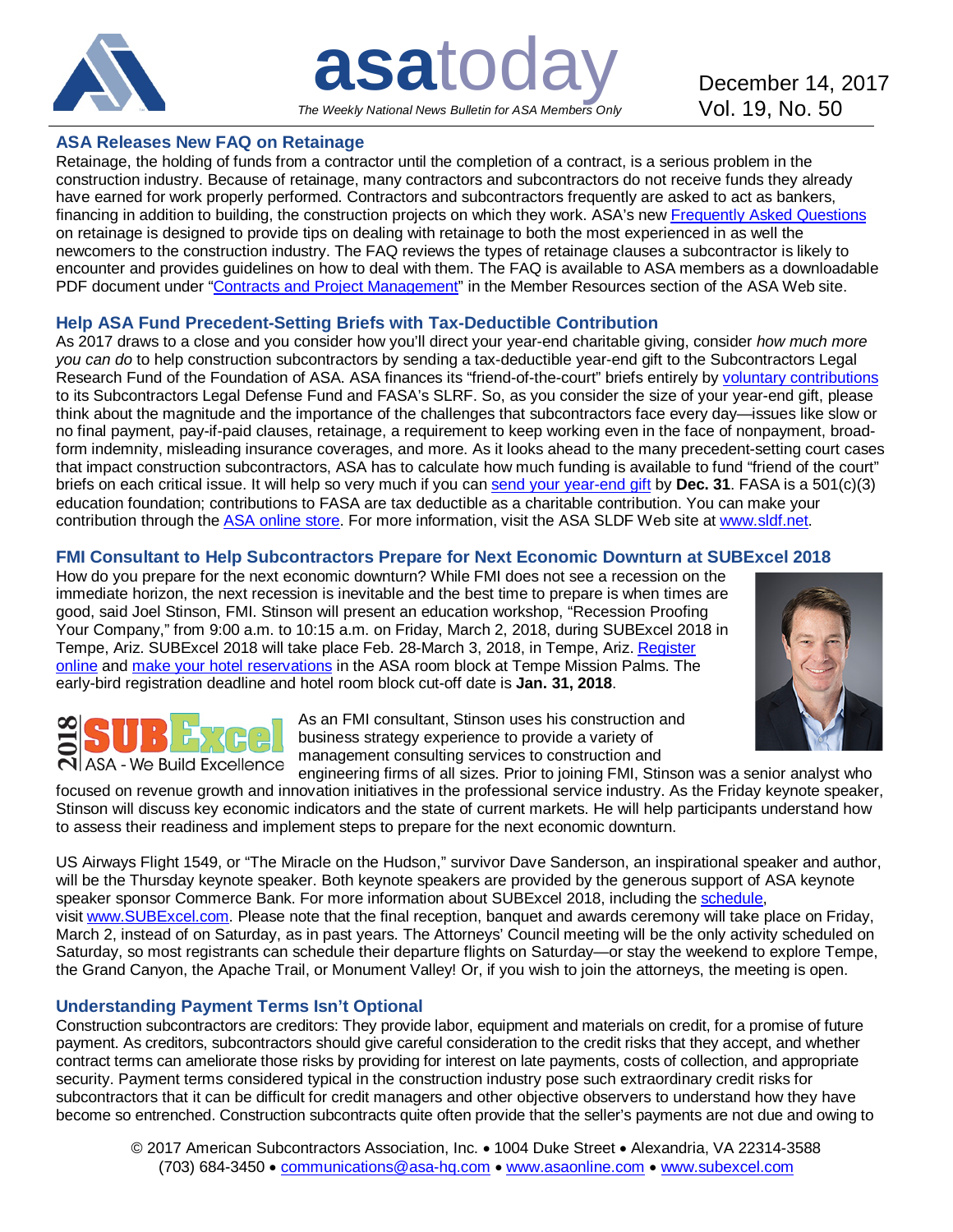the buyer until such time as the buyer actually receives payment from *its* customer (an upper-tier contractor or the project owner), i.e., that the seller will "pay when paid." Pay-when-paid terms present extraordinary credit risks because the seller accepts the risk that a party over which it has no control, and with which it has no direct communication, will fail to make payments in a timely fashion. For example, the seller will ordinarily have imperfect information about the precise time when its buyer receives payment from its customer, and so the seller is left in the position of taking the buyer's word to determine when the buyer's payments are actually due or past due, an odd position for a creditor. Moreover, the buyer's incentive to push for timely payments from its own customer is necessarily lessened when the buyer is entitled to extend the time when its own payments to the seller are due. Where the seller is a construction subcontractor, which must pay labor costs according to a strict payroll schedule, and which must pay suppliers as well, the seller's costs for late payments will far exceed the cost exposure of payment intermediaries. A payment delay of even a single day has significant costs to a subcontractor that has to tap lines of credit, and pay interest on the borrowed funds, in order to keep current on its own accounts payable. Properly handling credit risks requires assessing numerous risk factors. To collect interest on a late payment, for example, the contract should provide not only for a reasonable rate of interest, but also for a way to determine when payment is "late." Pay-when-paid terms, which require the buyer to make payment in a "reasonable" time, will almost never be considered late except in extreme circumstances, as when a monthly payment is several months overdue. As a practical matter, however, a monthly payment will have to be at least several months past due to be worth the cost of attempting to collect the accrued interest, and so that risk may be acceptable. Although pay-when-paid terms pose extraordinary credit risks, in "an overwhelming majority" of jurisdictions, payment pursuant to a pay-when-paid clause must still be made within a "reasonable" time, even where the buyer never receives payment from its own customer, unless the language clearly and unambiguously shifts the risk of owner nonpayment to the subcontractor. In other words, even if the ultimate customer (i.e., the project owner) never makes a payment, the construction subcontractors that perform the work and supply the materials will still be entitled to be paid by the contractors that are their direct customers, unless the payment terms clearly and unambiguously shift the risk of owner nonpayment to the subcontractor. Payment terms that do "clearly and unambiguously shift the risk of owner nonpayment" are often called "pay-if-paid" terms to distinguish them from other pay-when-paid terms. Pay-if-paid terms pose the risk that payment for services properly rendered will never, ever be due, and thus, never late. The effect can be similar concerning security for payment. Can a mechanic's lien or a claim against a payment bond be used to secure a payment that is not, and may never, actually be due? Many jurisdictions recognize that a project owner should not be permitted to assert its own failure to pay for services it has received as a defense to the assertion of liens against the improved property, and others have recognized that payment bond sureties should not be permitted to assert the owner's nonpayment as a defense. In many other jurisdictions, however, these questions are unsettled, or have been resolved against the interests of subcontractors. Subcontractors that inform themselves about local laws in order to fully understand the credit risks posed by the payment terms of any particular, proposed subcontract, will make much smarter decisions about which subcontracts to sign, and which not to sign.

# **Contract Changes and Claims: Keep the Written Record Accurate**

A subcontractor should always respond promptly in writing to rebut any materially incorrect statements or unfavorable allegations found in correspondence by others. Otherwise, later there may be a factual inference or even a legal presumption that the allegations are correct. Furthermore, such allegations in written communications will be more difficult to effectively rebut months or years later. In addition, subcontractors should promptly respond with written corrections, additions or modifications to formal meeting minutes issued by others if they are deemed materially inaccurate or incomplete. Failure to do so may be deemed concurrence or acquiescence to the original content of the minutes, even if it proves detrimental to the subcontractor's position later. Also, this type of clarifying or correcting response often provides an effective method of accomplishing notification in writing to many problems that may impact performance. ASA'[s Contract Changes and Claims](http://bit.ly/1CRsZuK) is a series of articles providing tips for the management of changes and changed conditions and how to realize full adjustment to the contract price or contract time.

# **Attorney Lee Brumitt to Examine 'Indemnity and Hold Harmless' in Jan. 9 ASA Webinar**



The most important contract issue facing subcontractors is the extent to which risks inherent in the construction process—property damage, personal injury, liquidated damages, design or construction defects, etc.—are transferred from the upper tiers to subcontractors, said Lee B. Brumitt, Dysart Taylor Cotter McMonigle & Montemore, P.C., Kansas City, Mo. "Risk transfer" to lower tiers is accomplished in many ways. Contract provisions by which a subcontractor agrees to indemnify and hold a general contractor, owner, architect, or other third party harmless are the primary methods by which risks are transferred. In the Jan. 9, 2018, ASA webinar, "Indemnity and Hold Harmless," Brumitt will discuss indemnification and hold harmless provisions, how subcontractors can limit exposure to such provisions, how state laws may impact such provisions, and the key issues involved in assuring that subcontractors have adequate insurance coverage to absorb risks they might agree to assume. This webinar will take place from noon to 1:30 p.m.

Eastern time. Registration is \$99 for ASA members and \$179 for nonmembers. [Register online.](http://bit.ly/2zm3uEw)